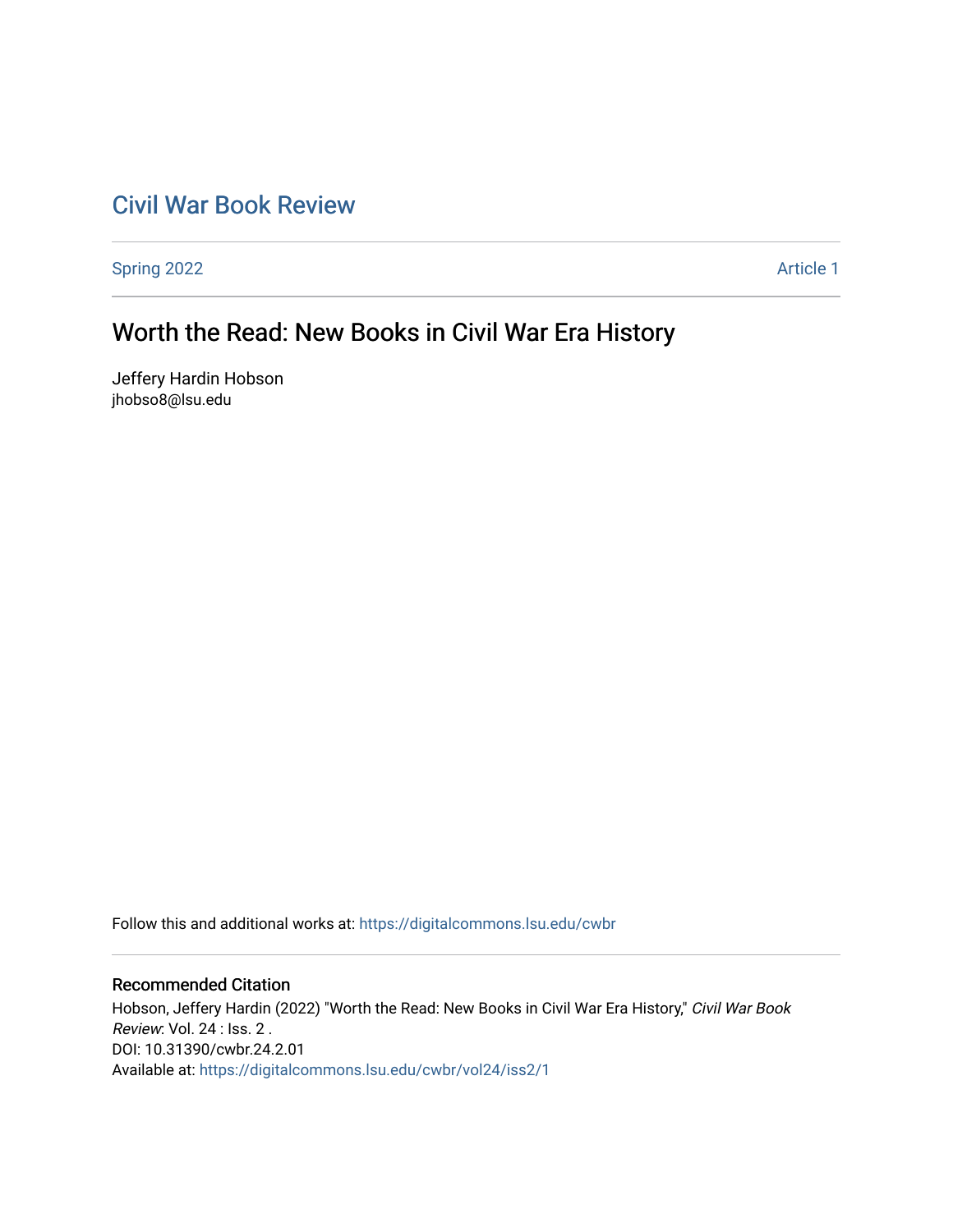## **Editorial**

### **Hobson, Jeff**

### **Spring 2022**

Though no theme binds together this issue's reviews, multiple reviewed books are in conversations with one another. Two reviews assess books that investigate vastly different aspects of medicine in the Civil War era—medicine and enslaved peoples, and Civil War veterans' mental health. Three books reviewed in this issue either center or at least touch on memory and the Civil War. However, the majority of the books reviewed in this issue reflect the diversity of Civil War era historical study, as they examine a range of topics from antiimmigration riots to enslaved women's religious work, from Lincoln and the Gettysburg address to the dynamics of violence in the Civil War. This issue's two feature essays similarly reflect the manifold historical phenomena worth studying in the Civil War era—political humor and Confederate monetary policy's effects on New Orleanians.

Savannah L. Williamson reviewed *Medicine and Healing in the Age of Slavery*, a collection of essays about the relationship between slavery and medicine, edited by Sean Morey Smith and Christopher D. E. Willoughby. Williamson provides a personal anecdote that illustrates the transmission of medical knowledge through and beyond slavery. Williamson then walks readers through the book's sections which cover diverse topics including the transference of medicinal knowledge within enslaved communities, enslaved peoples' efforts to control their own health, the state's role in "regulating race, labor, commerce, health, and medicine in the Atlantic world of slavery," and slavery's legacy in healthcare today. Williamson does not demure from praising the book, writing that *Medicine and Healing in the Age of Slavery*, "is a groundbreaking interdisciplinary collection of essays."

In her review of Dillon J. Carroll's *Invisible Wounds: Mental Illness and Civil War Soldiers*, Debra Sheffer explains that Carroll "combines medical history, social history, military history, and institutional history" to examine how the Civil War affected soldiers' mental health and how soldiers coped with their trauma. Carroll "provides very good information and analyses of the conditions, challenges, and experiences of soldiers, nurses, doctors, and civilians," Sheffer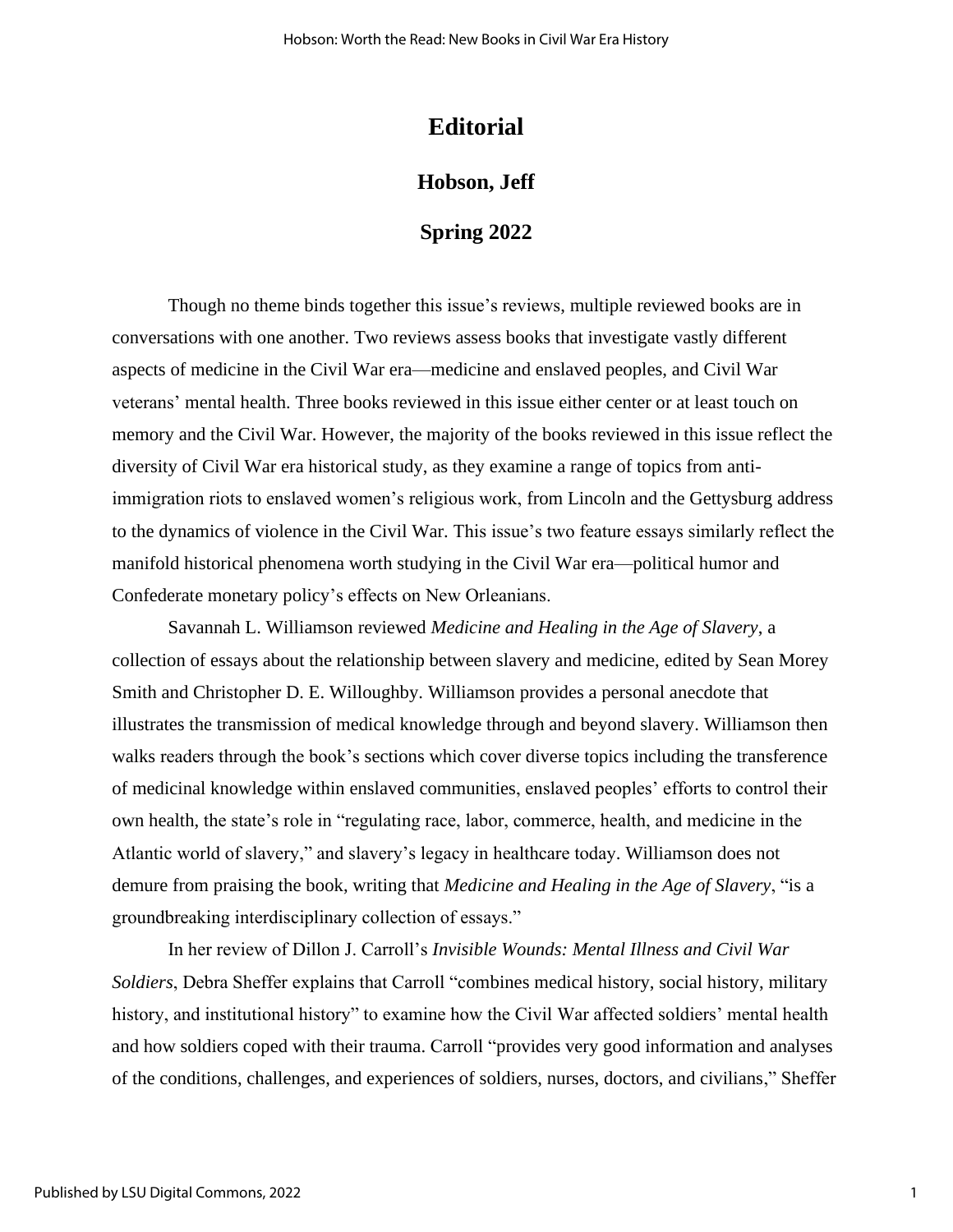concludes. Sheffer finishes by explaining that with this book Carroll has entered an ongoing historiographical debate about the usage of contemporary language to describe historical mental health issues.

Three books reviewed in this issue examine Americans' historical memory of the Civil War. In his review of Meg Groeling's *First Fallen: The Life of Colonel Elmer Ellsworth, the North's First Civil War Hero*, Gerald Prokopowicz writes that Groeling "takes a minor but wellknown story, amplifies it with new evidence, and enhances its meaning by connecting it to larger social and political trends"—history done right. In the end, Prokopowicz praises the book as an example of historical scholarship written from outside the ivory tower that both educates and entertains.

When reviewer Wesley Moody first cracked open Stephen Cushman's *The Generals' Civil War, What Their Memoirs Can Teach Us Today*, he was concerned that a non-historian had decided to "invade" his field of research. However, Cushman's expert investigation of Civil War generals' memoirs as literary historical artifacts relieved Moody of his "great reserve." Cushman's ability to explain the memoirs' varying popularities in the past and present, his elucidation of their literary allusions, and his examination of the memoirs' relationship to the turn-of-the-century publishing business makes this book "a considerable contribution to the field of Civil War history," in Moody's estimation.

Though Caroline E. Janney's *Ends of War: The Unfinished Fight of Lee's Army after Appomattox* is not about historical memory, *per se*, she does show how tropes later found in the Lost Cause movement developed immediately after Appomattox. Reviewer Andrew F. Lang writes that Janney's book reveals that "Ending wars are just as difficult, contingent, and uncertain as waging wars." Janney accomplishes this by examining freedpeoples' varied reactions to emancipation, how Confederates coped with defeat, and the legal, moral, and political forces that inspired Grant's amnesty policy as well as what that amnesty policy meant for reconciliation. Lang concludes that "Janney has performed a superb task in helping us understand our greatest war and the workings of the human condition."

Other books reviewed garnered similar praise from their reviewers. Emily Suzanne Clark writes that Alexis Wells-Oghoghomeh's *The Souls of Womenfolk: The Religious Cultures of Enslaved Women in the Lower South* "is one of the most important books in African American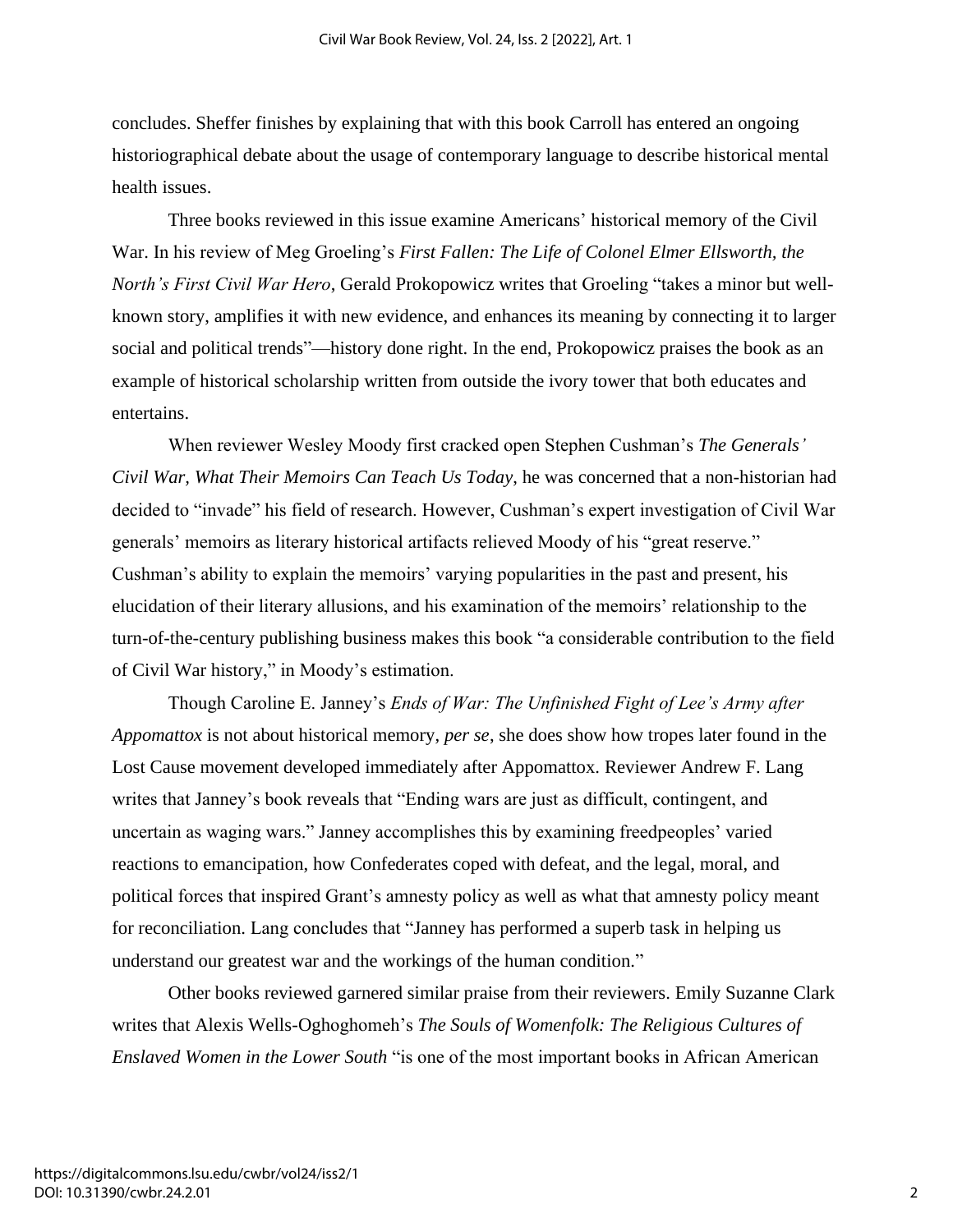religious history of the past decade." Clark concludes that "By placing women at the center," Oghoghomeh "shifts the field's focus away from the pulpit as a means of empowerment."

Religion arises in Zachary Schrag's *The Fires of Philadelphia: Citizen Soldiers, Nativists, and the 1844 Riots Over the Soul of a Nation*, reviewed by Luke Ritter. The book combines biographies of rioters and their victims, and the socio-cultural context in which the riots developed. Though Shcrag offers analysis of the riots, he favors "detail and description," which makes the book "walloping fun" to read, Ritter concludes.

Reviewer Amy S. Greenberg writes that Kevin Waite's *West of Slavery: The Southern Dream of a Transcontinental Empire* is a "marvelous study" that "makes a convincing case for the transcontinental aspirations and reach of southern slaveholders" in the Civil War era. Waite examines southern leaders' desires for expansion—territorial and economic—their efforts toward their goals, the beliefs that motivated them, and how adherence to those beliefs influenced southerners' reactions to Reconstruction. The book will appeal to a wide audience, and "will make an excellent addition to undergraduate syllabi" relating to antebellum expansion, Greenberg believes.

Sarah Elliott writes that Fay A. Yarbough's *Choctaw Confederates: The American Civil War in Indian Country*, excels in demonstrating that Choctaws' decision to align with the Confederacy was based on self-interests. Indeed, Yarbough shows that "increasingly close interaction with white Americans shifted Choctaw culture" in the antebellum era, so that by the eve of the Civil War, they were, in many ways, "'more 'southern'" than many white southerners. Elliott finishes by praising Yarbough's book as an "immensely valuable and illuminating" work.

Joseph Beilein Jr. reviewed Lorien Foote's *Rites of Retaliation: Civilization, Soldiers, and Campaigns in the American Civil War*, and came away from reading it convinced it is a "well-executed contribution to Civil War history." Foote shows that both U.S. and Confederate leaders tried to wage a war based on commonly held concepts of civilization and honor. Still, both sides sometimes diverted from their civilized, honor-bound scheme, and behaved in decidedly uncivilized and dishonorable ways. Beilein writes that "This is a great book" that will appeal to a diverse audience.

Reviewer Thomas F. Army writes that in *The Siege of Vicksburg: Climax of the Campaign to Open the Mississippi River, May 23 – July 4, 1863*, author Timothy B. Smith followed John Keegan's dictate that military historians should produce analysis that goes beyond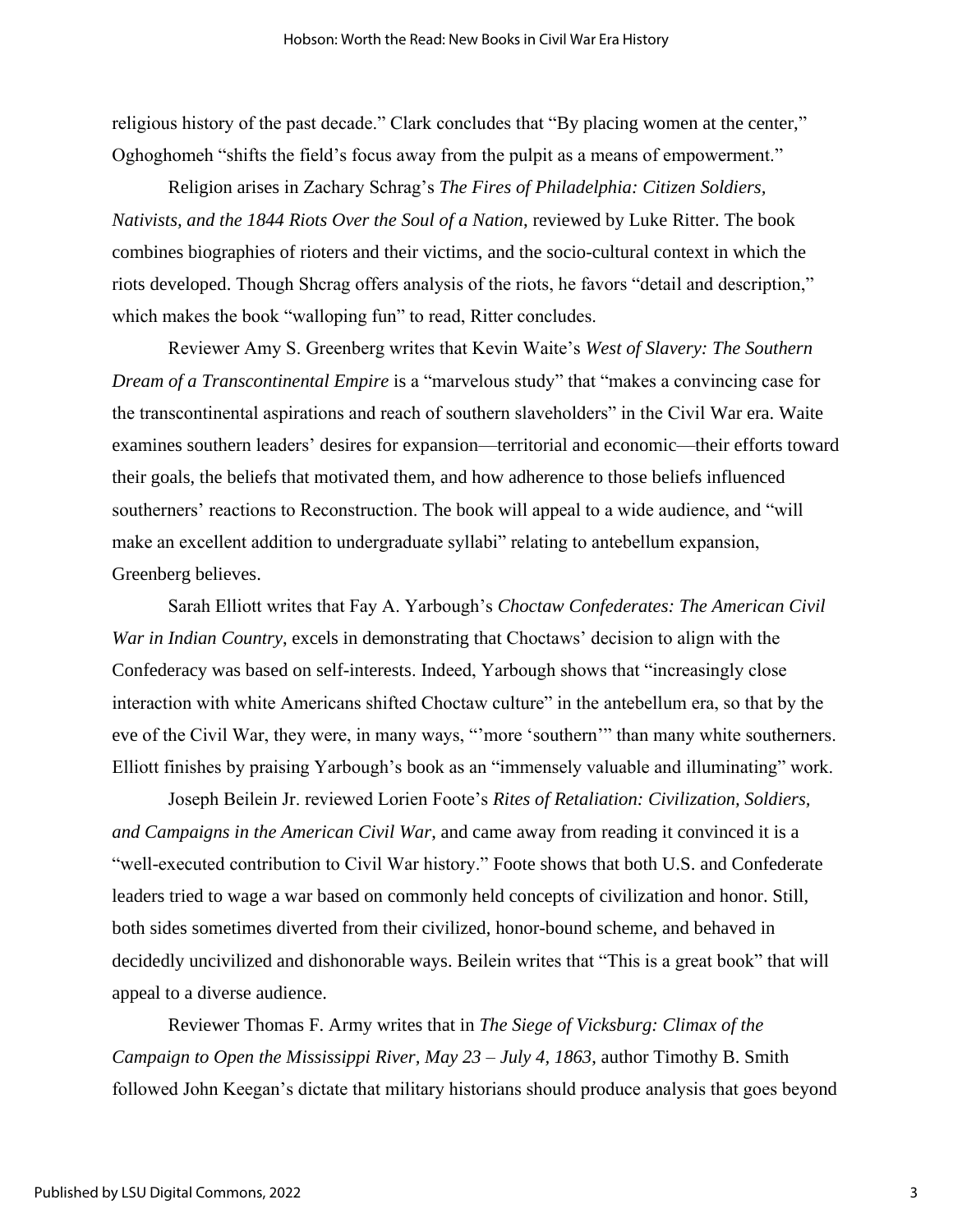"colored maps." Though Smith dedicates considerable attention to the tactical and strategic elements of the siege, he balances his technical analysis with an examination of the human suffering the siege wrought. Army found many strengths in Smith's work, including his emphasis that contingency mattered—Vicksburg's fall was not inevitable. Smith's *The Siege of Vicksburg* "is an important book," Army concludes.

Just months after Grant secured Vicksburg for the U.S., President Lincoln delivered his inimitable Gettysburg Address, which Bradley M. and Linda I. Gottfried examine in *Lincoln Comes to Gettysburg: The Creation of the Soldiers' National Cemetery and Lincoln's Gettysburg Address*. Reviewer Kent Gramm writes that the husband-and-wife duo "have produced an outstanding book." Part of the book's success lies in its comprehensive nature, with examinations of the impulse to create a cemetery, its "location and design," the transportation of the fallen soldiers' bodies, and an analysis of Lincoln's address. Along the way, the authors dispense with long-held myths, especially the stubbornly resilient belief that Lincoln wrote the address on his journey to Gettysburg.

Randolph Paul Runyon recounts an incident of racial justice in Reconstruction-era Kentucky in *The Assault on Elisha Green: Race and Religion in a Kentucky Community*. Reviewer Michael W. Fitzgerald writes that Runyon "engagingly" describes a "vivid episode" in which Black Baptist Minister Elisha Green successfully sought redress from the courts after two white Southern Methodist ministers forcibly removed the recently disabled Green from his seat in a first-class train car. Green viewed his paltry reward of fifteen dollars as a "highlight of his life." Fitzgerald concludes that Runyon "knows how to tell a story."

Our two feature essays examine three illuminating primary sources. Hans Rasmussen writes about two primary sources housed in LSU's special collections that show how New Orleanians and U.S. soldiers reacted to the devaluation of Confederate money in occupied-New Orleans. H. A. Snyder, a New Orleans grocer, chronicled the city's occupation in his diary (MSS 2198). His entries reveal how his fellow New Orleanians tried to adjust to a world in which their money was rendered useless after Major General Benjamin Butler outlawed the use of Confederate money and bonds in May of 1862. Luther M. Fairbank, a private in Company D of the 31<sup>st</sup> Massachusetts Infantry wrote in his diary (MSS 4909) that New Orleanians "all hate to take" their own money. Confederate money had quickly become little more than a novelty to U.S. soldiers and Confederates alike.